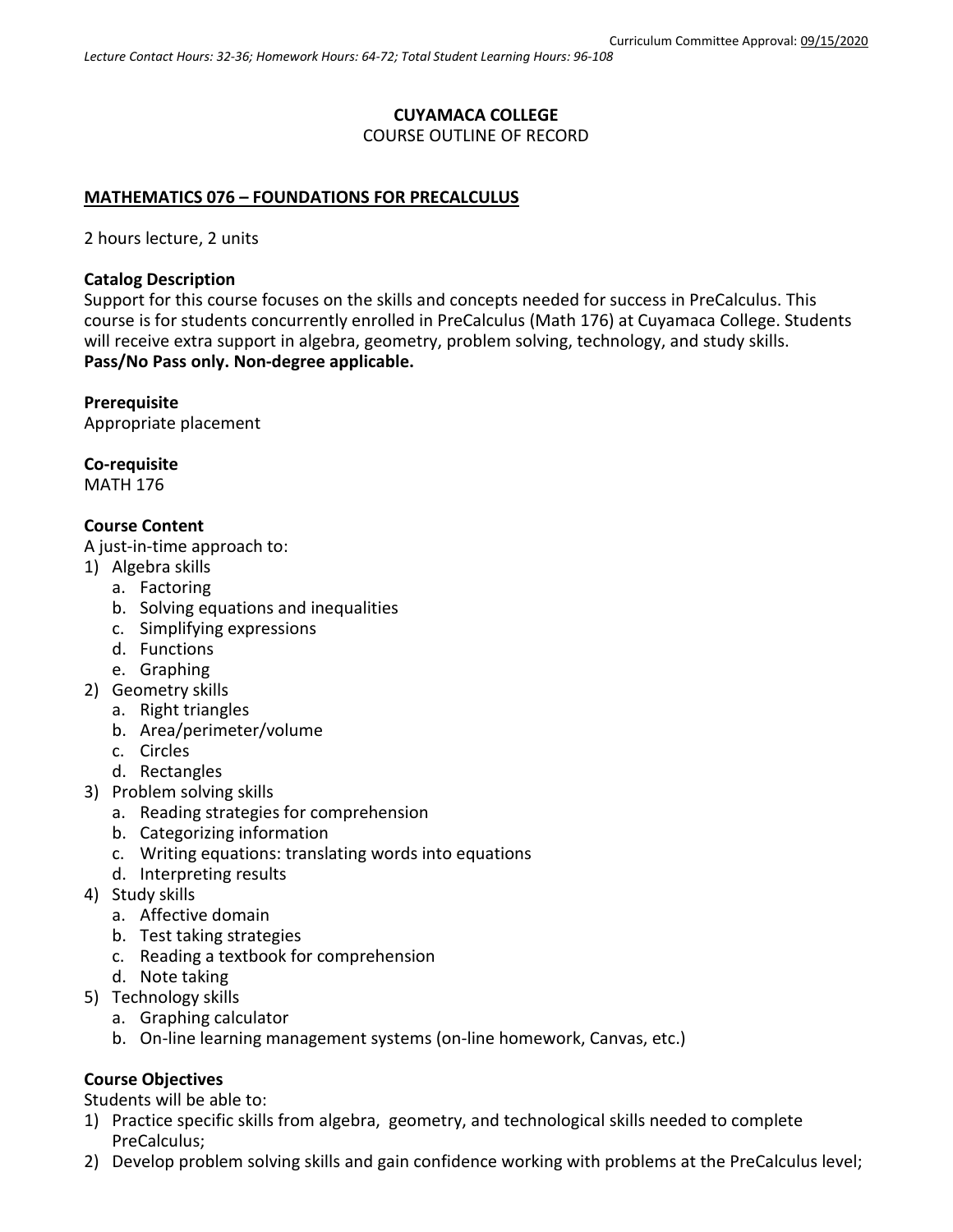- 3) Assess and improve their mathematical competency;
- 4) Use effective study skills.

## **Method of Evaluation**

A grading system will be established by the instructor and implemented uniformly. Grades will be based on demonstrated proficiency in subject matter determined by multiple measurements for evaluation, one of which must be essay exams, skills demonstration or, where appropriate, the symbol system.

- 1) Group and independent exploratory activities which measure students' ability to analyze the connections between the numeric, algebraic, and verbal representations of various types of algebraic expressions, equations, inequalities, functions, and systems of equations and/or inequalities when applied to real-world problems and data analysis.
- 2) Quizzes and exams (including a comprehensive in-class final exam) which measure students' ability to work independently using graphic, numeric, and algebraic techniques to simply algebraic expressions; formulate, analyze and solve algebraic equations, inequalities, and systems of equations and inequalities; identify and analyze algebraic, exponential, and logarithmic functions; apply formulas to evaluate geometric objects; use all of the above in solving real-world application problems; and recognize and graph elementary conics.
- 3) Homework in which students apply graphic, numeric and algebraic principles discussed in class to a series of practice problems to help them formulate questions and receive feedback from the instructor, tutors, or classmates.
- 4) Computer laboratory assignments in which students apply algebraic principles and problem-solving techniques discussed in class to help students identify gaps in their skill attainment and concept mastery and to improve their symbolic manipulation abilities and problem-solving skills.

## **Special Materials Required of Student**

Graphing calculator

## **Minimum Instructional Facilities**

- 1) Smart classroom with writing boards, overhead projector/screen, graphing utility overhead viewing panels
- 2) Basic skills math lab with computers, white boards, overhead projector/screen, appropriate software for integrated computer instruction (word processing, spreadsheet and other workplace software)

## **Method of Instruction**

- 1) Lecture and discussion
- 2) Teamwork
- 3) Instructor-guided discovery and computer-facilitated instruction

## **Out-of-Class Assignments**

- 1) Problem sets
- 2) Exploratory activities and/or projects
- 3) Reading and/or writing assignments

## **Texts and References**

- 1) Required (representative example): None
- 2) Supplemental: Exploratory projects and classroom activities created by Cuyamaca College faculty

## **Exit Skills**

Students having successfully completed this course exit with the following skills, competencies and/or knowledge:

Students having successfully completed this course exit with the following skills, competencies and/or knowledge: